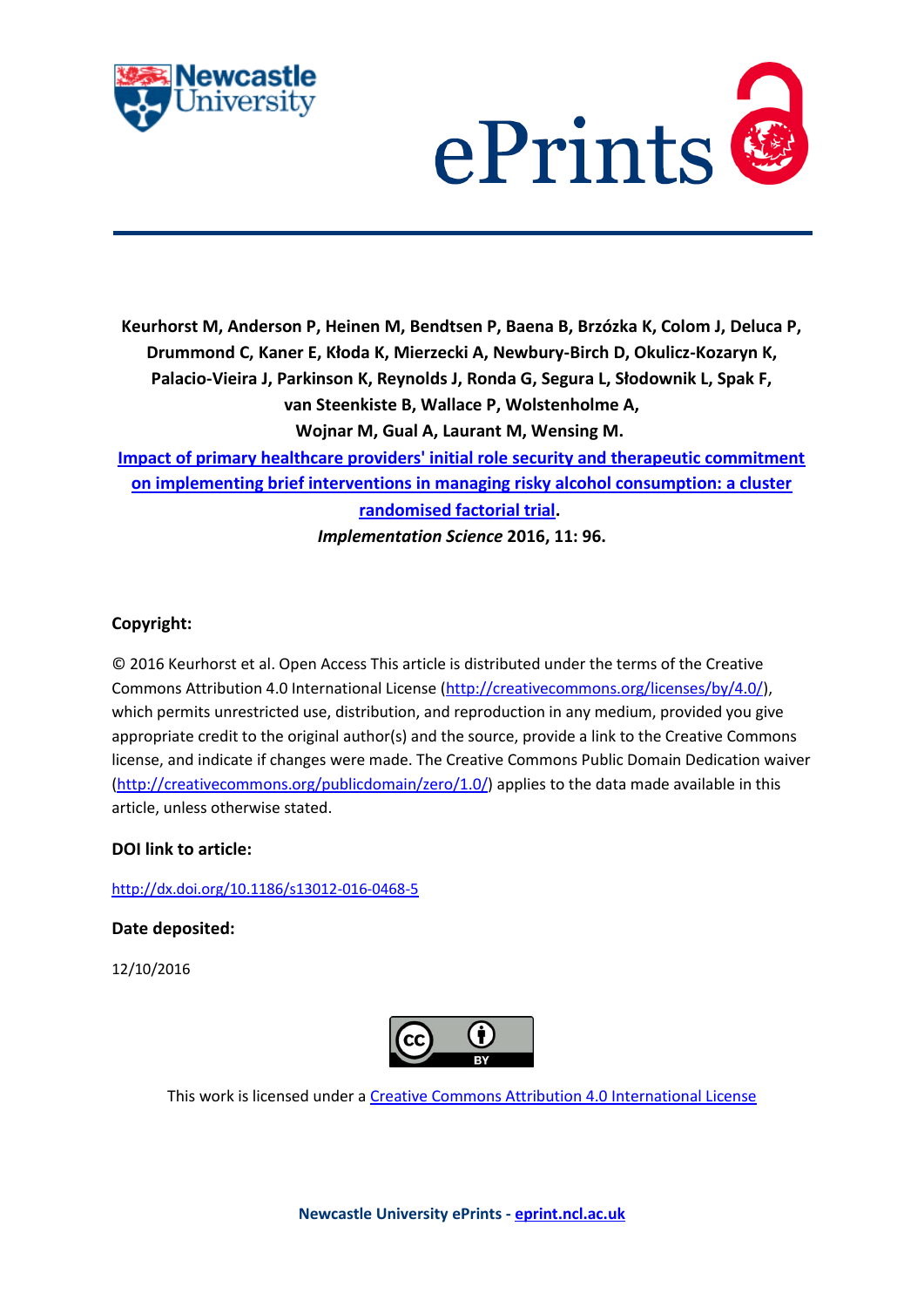# **RESEARCH CHINESE ARCH CHINESE ARCHITECT ARCHITECT ARCHITECT ARCHITECT ARCHITECT ARCHITECT ARCHITECT ARCHITECT ARCHITECT ARCHITECT ARCHITECT ARCHITECT ARCHITECT ARCHITECT ARCHITECT ARCHITECT ARCHITECT ARCHITECT ARCHITE**



# Impact of primary healthcare providers' initial role security and therapeutic commitment on implementing brief interventions in managing risky alcohol consumption: a cluster randomised factorial trial

M. Keurhorst<sup>1,2\*</sup>, P. Anderson<sup>3,4</sup>, M. Heinen<sup>1</sup>, Preben Bendtsen<sup>5</sup>, Begoña Baena<sup>6</sup>, Krzysztof Brzózka<sup>7</sup>, Joan Colom<sup>6</sup> , Paolo Deluca<sup>8</sup>, Colin Drummond<sup>8</sup>, Eileen Kaner<sup>3</sup>, Karolina Kłoda<sup>9</sup>, Artur Mierzecki<sup>9</sup>, Dorothy Newbury-Birch<sup>10</sup>, Katarzyna Okulicz-Kozaryn<sup>7</sup>, Jorge Palacio-Vieira<sup>6</sup>, Kathryn Parkinson<sup>3</sup>, Jillian Reynolds<sup>11</sup>, Gaby Ronda<sup>4</sup>, Lidia Segura<sup>6</sup> , Luiza Słodownik<sup>7</sup>, Fredrik Spak<sup>12</sup>, Ben van Steenkiste<sup>4</sup>, Paul Wallace<sup>13</sup>, Amy Wolstenholme<sup>8</sup>, Marcin Wojnar<sup>14</sup>, Antoni Gual<sup>15</sup>, M. Laurant<sup>1,16</sup> and M. Wensing<sup>1,17</sup>

# Abstract

**Background:** Brief interventions in primary healthcare are cost-effective in reducing drinking problems but poorly implemented in routine practice. Although evidence about implementing brief interventions is growing, knowledge is limited with regard to impact of initial role security and therapeutic commitment on brief intervention implementation.

Methods: In a cluster randomised factorial trial, 120 primary healthcare units (PHCUs) were randomised to eight groups: care as usual, training and support, financial reimbursement, and the opportunity to refer patients to an internet-based brief intervention (e-BI); paired combinations of these three strategies, and all three strategies combined. To explore the impact of initial role security and therapeutic commitment on implementing brief interventions, we performed multilevel linear regression analyses adapted to the factorial design.

Results: Data from 746 providers from 120 PHCUs were included in the analyses. Baseline role security and therapeutic commitment were found not to influence implementation of brief interventions. Furthermore, there were no significant interactions between these characteristics and allocated implementation groups.

Conclusions: The extent to which providers changed their brief intervention delivery following experience of different implementation strategies was not determined by their initial attitudes towards alcohol problems. In future research, more attention is needed to unravel the causal relation between practitioners' attitudes, their actual behaviour and care improvement strategies to enhance implementation science.

Trial registration: ClinicalTrials.gov: [NCT01501552](https://clinicaltrials.gov/show/NCT01501552)

Keywords: Brief interventions, Risky drinking, Primary healthcare, Provider influences, Implementation research

\* Correspondence: [Myrna.keurhorst@radboudumc.nl](mailto:Myrna.keurhorst@radboudumc.nl) <sup>1</sup>

Healthcare (IQ healthcare), Radboud university medical center, Nijmegen, The Netherlands

<sup>2</sup> Centre for Nursing Research, Saxion University of Applied Sciences, Deventer, Enschede, The Netherlands

Full list of author information is available at the end of the article



© 2016 Keurhorst et al. Open Access This article is distributed under the terms of the Creative Commons Attribution 4.0 International License [\(http://creativecommons.org/licenses/by/4.0/](http://creativecommons.org/licenses/by/4.0/)), which permits unrestricted use, distribution, and reproduction in any medium, provided you give appropriate credit to the original author(s) and the source, provide a link to the Creative Commons license, and indicate if changes were made. The Creative Commons Public Domain Dedication waiver [\(http://creativecommons.org/publicdomain/zero/1.0/](http://creativecommons.org/publicdomain/zero/1.0/)) applies to the data made available in this article, unless otherwise stated.

<sup>&</sup>lt;sup>1</sup>Radboud Institute for Health Sciences, Radboud Center for Quality of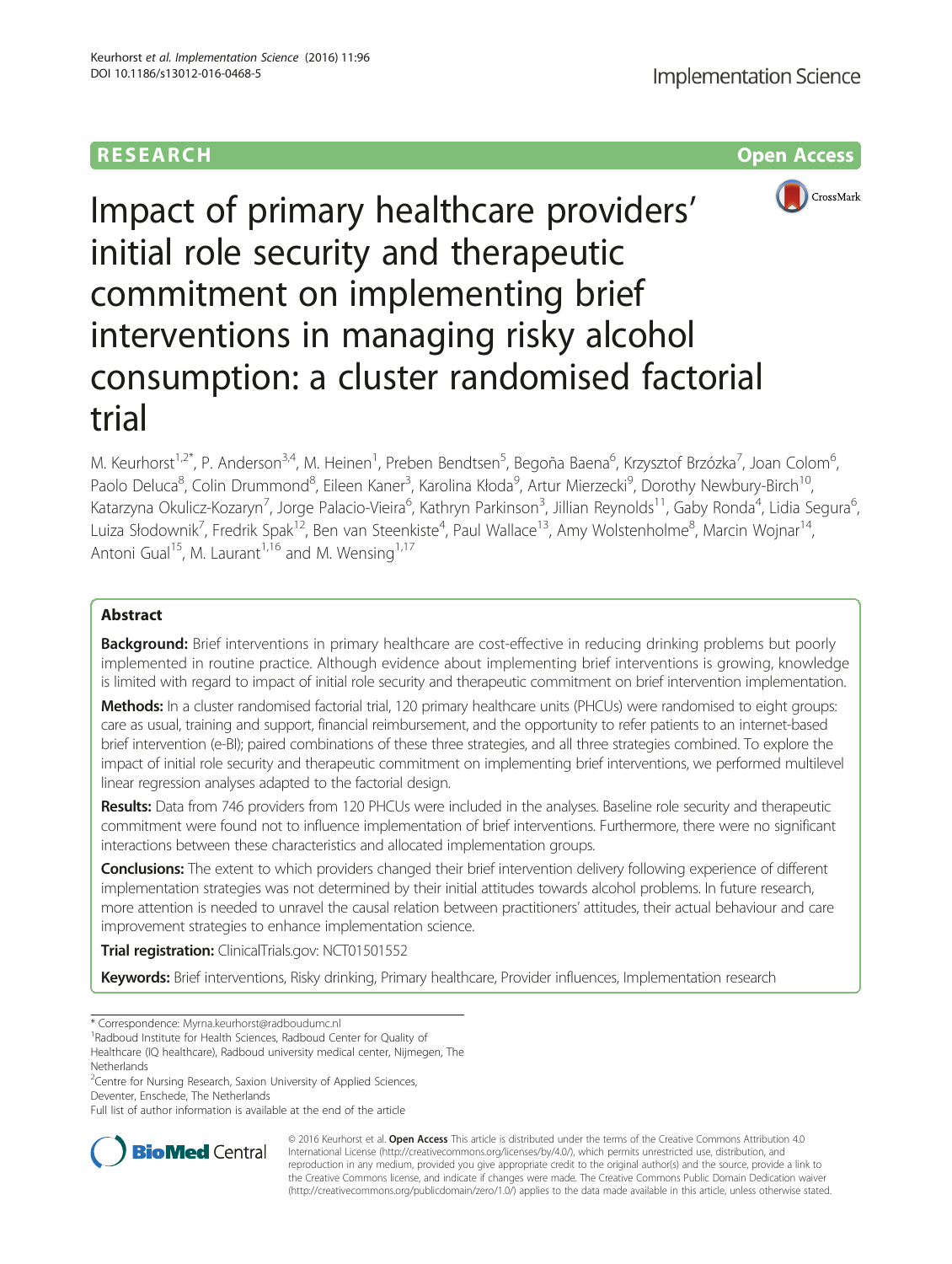## Background

The World Health Organization Status Report on Alcohol and Health documented that the level of alcohol consumption in the European Union (EU) is almost double the global average, as on average almost 2.5 alcoholic drinks (25 g) per capita are consumed every day [[1\]](#page-8-0). Alcohol is an attributable cause of more than 200 three-digit International Classification of Disease (ICD)- 10 codes [\[2](#page-8-0)] and, in the age group of 15–49 years, it is the leading risk factor for the global burden of disease [[3](#page-8-0)]. In Europe, one in every seven deaths in men and one in every 13 deaths in women in the group aged 15–64 years is due to alcohol consumption [\[3](#page-8-0)].

In a Cochrane review, Kaner et al. showed that screening and brief interventions (SBI) in primary healthcare to detect and intervene in risky alcohol consumption are cost-effective in reducing alcohol consumption with a mean difference of −38 g/week after a year of follow-up. Included studies were performed in English-speaking countries (UK, USA, Canada, Australia) and various European countries. No studies were based in transitional or developing countries [[4\]](#page-8-0). However, SBI are poorly implemented in primary healthcare settings [\[5](#page-8-0)–[8\]](#page-8-0). The reasons for this include providers' lack of knowledge, low role security and therapeutic commitment, lack of financial resources and lack of time [\[9](#page-8-0), [10](#page-8-0)]. Therapeutic commitment refers to motivation, task-specific self-esteem and work satisfaction towards patients with risky alcohol consumption. Role security refers to skills, knowledge and owning a role of working with risky drinkers [[11](#page-8-0)]. Previous research has shown that general practitioners (GPs) with greater role security and therapeutic commitment towards patients with risky alcohol consumption report being more involved in managing alcohol-related problems than others [\[12](#page-8-0), [13\]](#page-8-0). In due course, there have been several studies undertaken on methods to overcome these barriers with implementation strategies to embed SBI in routine care [[14](#page-8-0)–[16](#page-8-0)]. Van Beurden et al. (2012), for instance, described that one of the reasons for failing in improving SBI was sub-optimal implementation of the programme [\[14\]](#page-8-0). The study of Funk et al. concluded that adopting more direct dissemination approaches for SBI evidence-based programmes to GPs is a necessary first step for changing practice behaviour [[15\]](#page-8-0). These examples of former studies, of which some we conducted on a large scale, showed what worked sub-optimally; however, they did not show yet what actually did work. Consequently, evidence for optimally designed implementation strategies for a wider uptake of SBI remains inconclusive [\[17\]](#page-8-0). To date, it is unclear which provider characteristics influence implementation of brief interventions for risky alcohol consumption. More specifically, it remains unclear to what extent primary healthcare providers' role security and therapeutic commitment impact on the brief intervention implementation. A recent survey in eight European countries showed that physicians who had received more education on alcohol and who had higher role security and therapeutic commitment reported managing a higher number of patients for alcohol and alcohol problems [\[10\]](#page-8-0). If providers' baseline role security and therapeutic commitment are not accounted for in implementation programmes, interventions can lead to a deterioration in role security and therapeutic commitment [\[12](#page-8-0)]. However, another trial showed a lack of improvement in role security and brief intervention delivery despite the extended implementation programme that included addressing providers' role security and therapeutic commitment [\[18\]](#page-8-0). So far, it still is unclear whether positive attitudes are required to improve role security and therapeutic commitment for improving screening and brief intervention delivery.

With more knowledge on the impact of role security and therapeutic commitment, one may be able to adapt to and take these into account within implementation programmes. The Optimizing Delivery of Healthcare Interventions (ODHIN; [www.odhinproject.eu](http://www.odhinproject.eu)) trial increases our knowledge on the best methods for improving brief interventions' frequency in primary healthcare. This trial concerned a multifaceted programme to implement brief interventions in routine primary healthcare, using specific training and support on how to deal with alcohol-related problems, financial reimbursement and the opportunity to refer screen-positive patients to an internet-based brief intervention (e-BI) as strategies. The trial showed that the highest increase in screening and brief intervention activity was present in the primary healthcare units (PHCUs) that received training and support combined with financial reimbursement [\[19](#page-8-0)].

Based on the current evidence base, we hypothesised that higher baseline role security and therapeutic commitment might positively influence the impact of training and support and financial reimbursement on screening and brief advice [[10, 18\]](#page-8-0). Therefore, the aim of this paper was to evaluate whether providers' initial role security and therapeutic commitment impacted the eight strategy types on implementing brief alcohol interventions in PHCU across five countries in the European Union.

#### Methods

This paper builds on the findings from the ODHIN trial, which was focused on identifying implementation strategies for implementing brief interventions [[19\]](#page-8-0). Therefore, the methods section presents the main key ingredients of the ODHIN study. More information can be found in another ODHIN paper that presents the trial effects on screening and brief intervention activity. CONSORT guidelines were followed in reporting the trial [[20](#page-8-0)].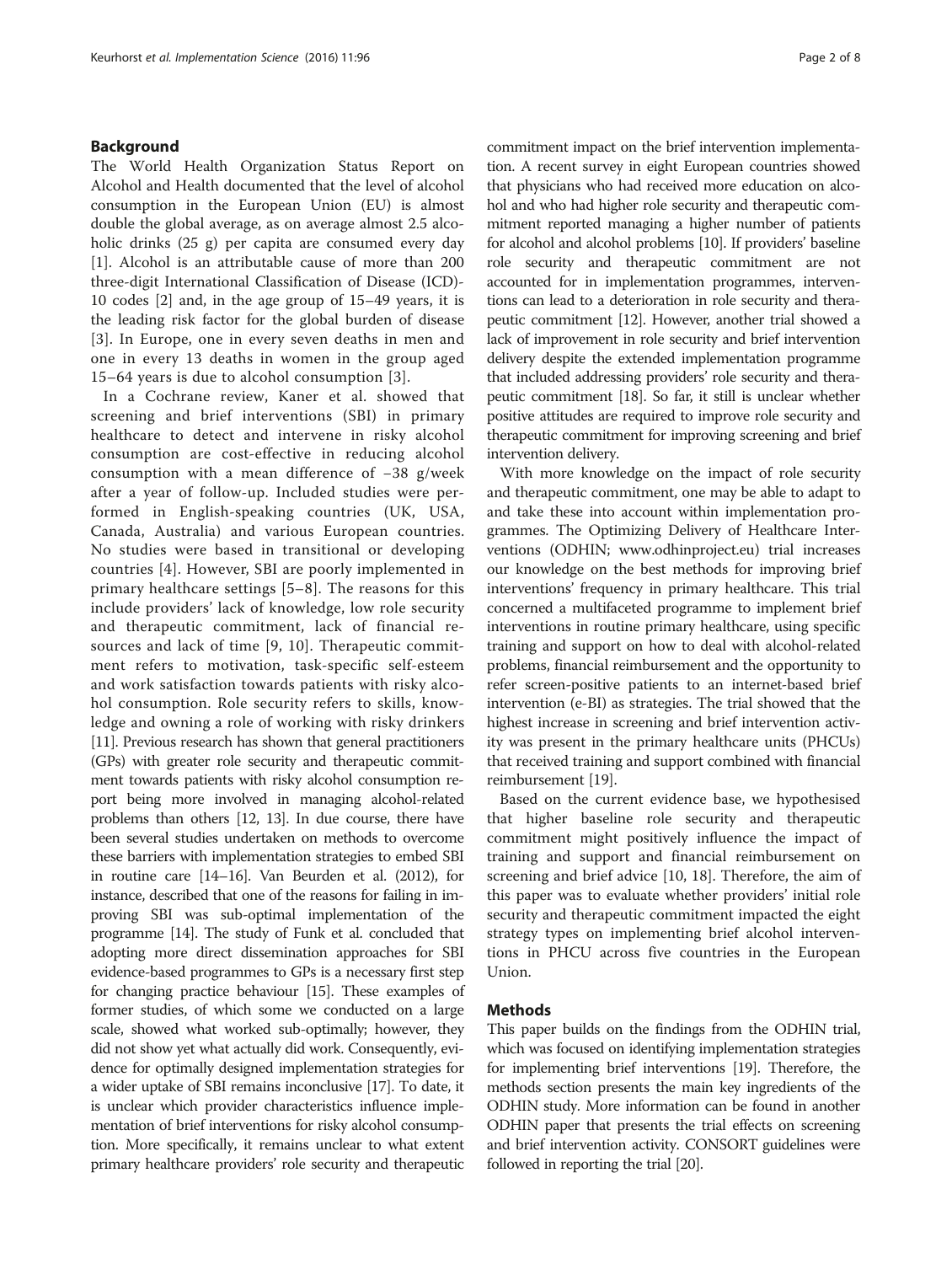## Study design and participants

ODHIN was a cluster randomised  $2 \times 2 \times 2$  factorial trial as described in the study protocol (ClinicalTrials.gov. Trial identifier: NCT01501552) [[21\]](#page-8-0). English, Catalan, Polish, Swedish and Dutch PHCUs participated and combined their data to examine the effect of three different implementation strategies (training and support, financial reimbursement and referral opportunities to an internet-based brief intervention programme) on screening and brief intervention activity for risky drinkers identified by screening using the AUDIT-C questionnaire screening tool [[22\]](#page-8-0).

#### Implementation strategies

After formal agreement of the PHCUs to take part in the trial, a four-week baseline measurement took place, during which no trial interventions were administered. After a 2- to 6-week gap, the 12-week implementation period occurred with the start date for each country between November 2012 and May 2013. All eight allocation groups received the same input as controls but with additional components added.

- 1. Control group: care as usual
- 2. Training and support (TS)
- 3. Financial reimbursement (FR)
- 4. Referral to internet-based brief interventions (e-BI)
- 5. TS and FR
- 6. TS and e-BI
- 7. FR and e-BI
- 8. TS, FR and e-BI

More details about the implementation strategies and procedural activities were described in Additional file [1](#page-7-0) [[19, 21\]](#page-8-0).

#### Measures

### Brief intervention proportions

Brief intervention proportions were the primary outcome of the ODHIN study. These were measured during two time frames: during the four-week baseline period and during the 12-week implementation period. The providers completed paper tally sheets (Catalonia applied electronic tally sheets). The tally sheets included AUDIT-C questions, AUDIT-C scores and tick boxes to indicate the type of intervention (oral advice, an advice leaflet, referral to the e-BI programme, or referral for advice to another provider in or outside the PHCU) that was delivered.

The brief intervention proportions were calculated as a number of AUDIT-C positive patients that received one or more of oral advice, an advice leaflet, referral to the e-BI programme, or referral for advice to another provider in or outside the PHCUs, divided by the total number of adult (≥18 years) consultations of the participating providers per PHCU. We added up all the patient consultations in the 12-week implementation period and calculated accordingly the proportion of AUDIT-C positive patients that received a brief intervention. Impact of the implementation strategies on screening and brief advice activity was reported elsewhere [\[19](#page-8-0)].

#### Role security and therapeutic commitment

Before starting the baseline measurement of brief interventions, providers completed a questionnaire in which they provided their demographical features, including gender, age and occupation (e.g. medical practitioner, nurse, practice assistant).

Role security and therapeutic commitment were measured at baseline by the short version of the Alcohol and Alcohol Problems Perception Questionnaire (SAAPPQ), translated into the native language of each participating country [[11\]](#page-8-0). The SAAPPQ is a validated instrument based on factor analysis [\[11](#page-8-0)] of the original tool as developed and validated by Cartwright [\[23](#page-8-0)]. The shortened version of the original attitude scale has been demonstrated to be as representative and discriminatory as the full AAPPQ scale [\[11\]](#page-8-0). The SAAPPQ has good testretest reliability and Cronbach's alpha in the range of 0.7 and 0.9 [[11](#page-8-0)]. Furthermore, it has been applied in several international contexts and with various disciplines (e.g. [[24](#page-8-0)–[27](#page-8-0)]). All participating providers who provided written informed consent were asked to complete the SAAPPQ. Role security measures role adequacy, for example "I feel I can appropriately advise my patients about drinking and its effects", and role legitimacy, for example, "I feel I have the right to ask patients questions about their drinking when necessary". Role security is expressed at the emotional level, whereas therapeutic commitment measures motivation, for example "pessimism is the most realistic attitude to take toward drinkers"; task specific self-esteem, for example "all in all I am inclined to feel I am a failure with drinkers"; and work satisfaction, for example "in general, it is rewarding to work with drinkers". Role security includes four items on a seven-point Likert scale and summed scores range between 4 and 28. Therapeutic commitment includes six items on a seven-point Likert scale and summed scores range between 6 and 42.

#### Sample size and randomisation

To achieve sufficient statistical power for significant effects on intervention proportions, it was estimated that 120 PHCUs (15 per eight allocation groups, evenly distributed between countries) would be needed [[21](#page-8-0)].

Randomisation took place after formal agreement of the PHCUs to take part in the trial. The PHCUs were randomly allocated to one of the eight allocated groups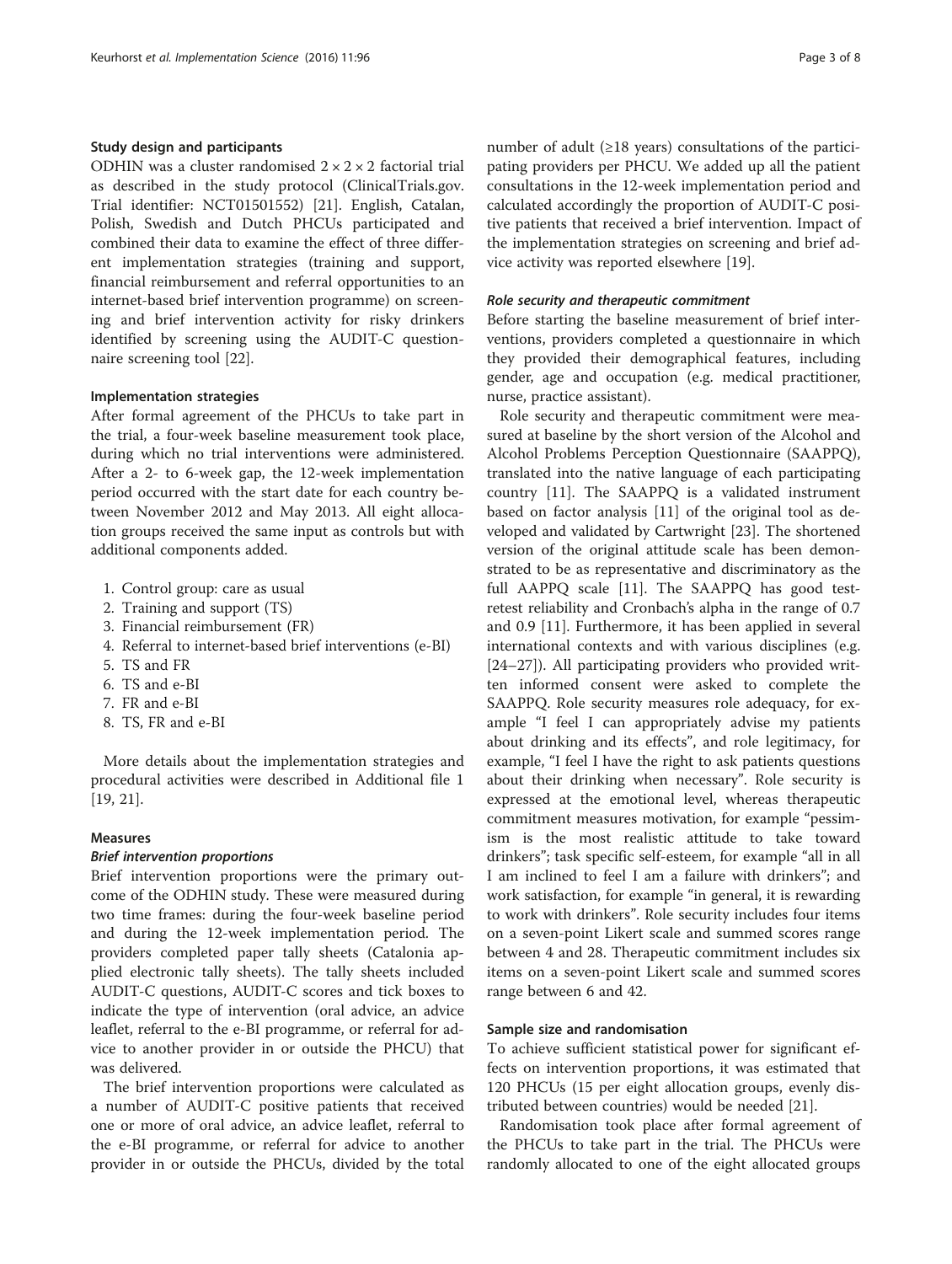by the ODHIN coordinating centre, using computerised randomisation, stratified by country (i.e. block randomisation), ensuring 15 PHCUs per group (three per group in each country) [[21\]](#page-8-0).

## Statistical analysis

Because of the hierarchical structure (providers nested within PHCU, nested within country), we performed a two-level linear multilevel analysis (mixed model). We performed a model with random intercept for countries and practices, and other variables such as TS, FR, e-BI, and baseline brief intervention proportion fixed. The outcome measure was brief intervention proportion after the implementation period. Multiple imputation was not applied as the percentage of missing cases was 1.5 % [[28](#page-8-0)].

When examining the impact of baseline role security and therapeutic commitment on the 12-week brief intervention proportions, examination of residuals found them to be not symmetrically distributed around zero, so the data underwent log transformation, which provided a better fit. Prior to log transformation, proportions with a value of zero were assigned a value of 0.001. Coefficients for the combined effects of  $TS + FR$  and  $TS + e-BI$  were the sum of the individual coefficients. Since the data were log transformed, the contrast coefficients are relative effects. The percentage difference in brief intervention proportions with each implementation strategy as

opposed to without, was calculated with the equation: difference  $(\%) = 100 \times (exp)2 \times coefficient$  estimate from procedure MIXED minus 1. As this approach creates some issues with outcomes with a zero value, 0.001 was added to each proportion. In order to test the validity of this assumption, a sensitivity analysis was undertaken using the exact proportions but excluding those PHCU with an outcome of zero.

Correlations between the eight variables were tested with Pearson's correlation test. To test the influence of baseline role security and therapeutic commitment on the delivered brief interventions, the model was run with both provider characteristics, included one by one. When both characteristics significantly correlated, which was expected as they were included in the same questionnaire, they were paired when entered included in the statistical model. Furthermore, for both role security and therapeutic commitment, we added interaction terms in order to identify interactive effects of characteristics with the implementation strategies. We considered a  $p$  value <0.05 statistically significant. In case of interaction, subgroups of variables were analysed separately. The statistical analyses were performed with IBM SPSS v20. The datasets are available upon request.

#### Results

#### Study population

Figure 1 outlines the flow of participating PHCUs and providers throughout the parent trial. The 120 participating PHCUs with 746 providers were randomised and

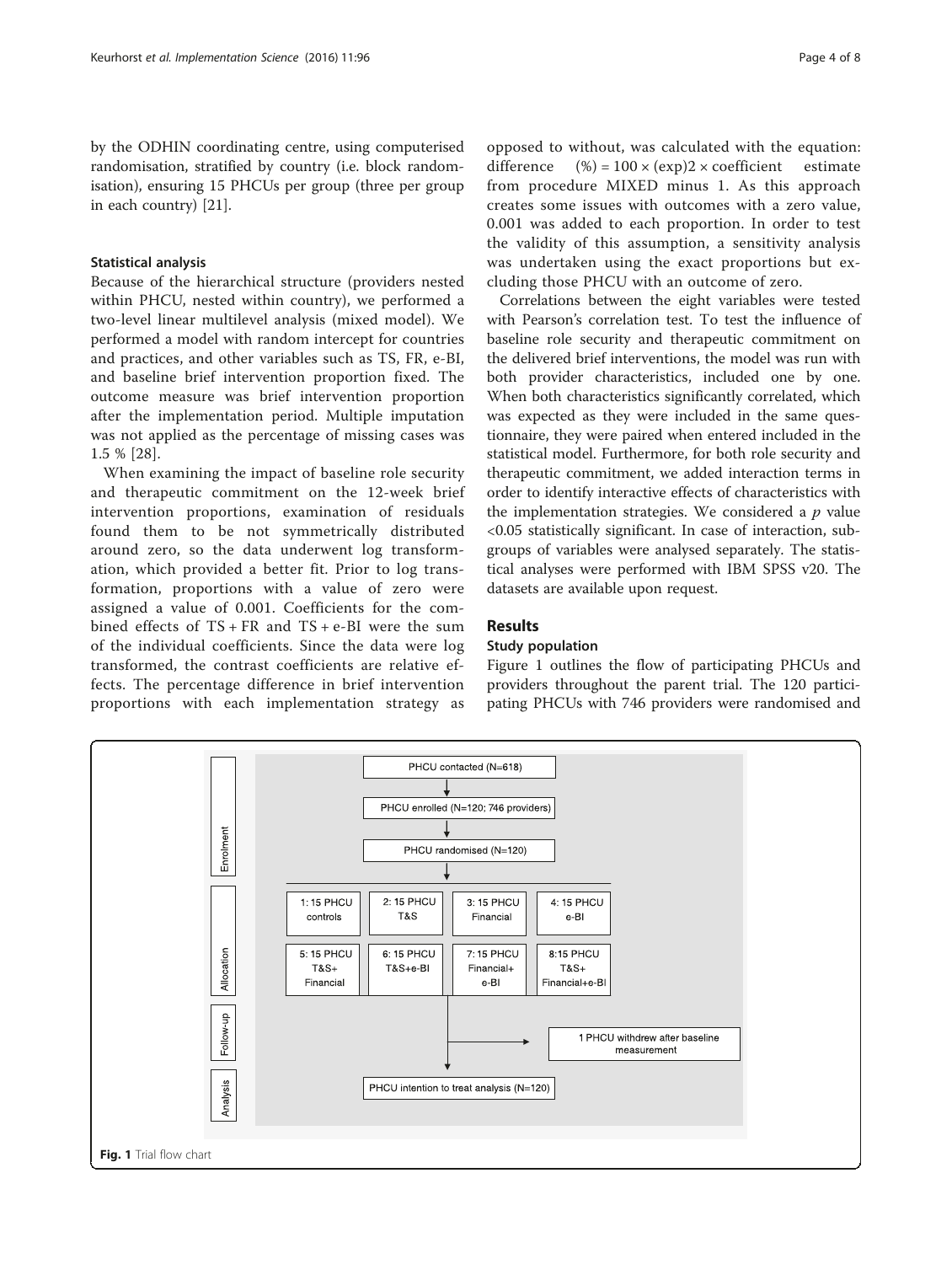included in the analyses. Table 1 shows baseline characteristics of the participating providers. Almost three quarters of the participating providers were women and the mean age of all participating providers was 47.0 years (SD 9.4). Occupations of participants varied, though participants were mainly GPs or nurses. Most participating providers were employed in health clinics and group practices. The mean number of consulting adult patients per month per provider during the baseline was 242, but varied greatly between providers with a standard deviation of 188. Role security was high at baseline, with a score of 21.0 (SD 3.5) within a possible range of 4–28. Therapeutic commitment scored on average 27.2 (SD 4.7) within a possible range of 6–42. There were no baseline differences observed between any of the eight allocation groups; however, PHCU type, the number of registered patients in the PHCU, and the number of consulting adult patients per provider were significantly correlated with each other (health centres had the highest number of registered patients and consultations, and solo practices the lowest) (all  $p < 0.05$ ).

Table 1 Characteristics of participating providers

| Characteristic                                         | All participants ( $n = 746$ ) <sup>d</sup> |  |
|--------------------------------------------------------|---------------------------------------------|--|
| N (%) of women                                         | 559 (74.9)                                  |  |
| Mean (SD) age in years                                 | 47.0 (9.4)                                  |  |
| Occupation (%)                                         |                                             |  |
| $-GP$                                                  | 54.7                                        |  |
| -Nurse                                                 | 37.8                                        |  |
| -Practice assistant                                    | 5.1                                         |  |
| -Other                                                 | 2.3                                         |  |
| Type of PHCU <sup>a</sup> (%)                          |                                             |  |
| -Solo                                                  | 26 PHCUs (21.7)                             |  |
|                                                        | 72 providers (9.7)                          |  |
| -Duo                                                   | 13 PHCUs (10.8)                             |  |
|                                                        | 67 providers (9.0)                          |  |
| -Group                                                 | 23 PHCUs (19.2)                             |  |
|                                                        | $-132$ providers $(17.7)$                   |  |
| -Health clinic                                         | -58 PHCUs (48.3)                            |  |
|                                                        | -475 providers (63.7)                       |  |
| Baseline mean role security <sup>b</sup> (SD)          | 21.0(3.5)                                   |  |
| Baseline mean therapeutic commitment <sup>c</sup> (SD) | 27.2(4.7)                                   |  |

<sup>a</sup>PHCU primary healthcare unit. In Poland, providers normally operate as single-handed entities working with other providers in one building, three providers and their staff working in one building was regarded as one PHCU<br><sup>b</sup>Score at minimum 4; at maximum 28

<sup>c</sup>Score at minimum 6; at maximum 42

<sup>d</sup>No differences in baseline measures. The analyses to check for differences in baseline measures between allocation groups took into account the nested nature of the data

## Influence of baseline role security and therapeutic commitment on implementation

Baseline role security and therapeutic commitment were significantly correlated with a Pearson correlation of 0.379 ( $p < 0.001$ ). This was accounted for in the analytical model by adding these as a pair to the statistical model. Testing the influence of providers' role security and therapeutic commitment towards dealing with risky drinking prior to the trial, that is, their baseline role security and therapeutic commitment, taking account for the correlation between these characteristics, showed no change in coefficients (i.e. not more than 10 % change) of impact of the implementation strategies on brief intervention implementation (Table [2\)](#page-6-0). Furthermore, there were no significant interactions between these characteristics and allocated groups nor a difference in impact between the provider groups with low (below median score) or high levels (above median score).

Sensitivity analysis suggested the addition of 0.001 to the observed outcome of a zero value. In order to test the validity of this assumption, a sensitivity analysis was undertaken using the exact proportions but excluding those PHCU with an outcome of zero.

#### **Discussion**

The aim of this paper was to evaluate whether providers' initial role security and therapeutic commitment impacted upon the eight intervention strategies, which aimed to promote implementation of brief alcohol interventions in PHCU across five countries in the European Union. Baseline role security and therapeutic commitment both appeared to have no influence on implementation of brief interventions in this study, by neither training and support (TS), financial reimbursement (FR), nor the opportunity to refer patients to an internetbased brief intervention (e-BI). This may suggest that applied implementation strategies overwhelmed attitudes to be conditional for improved screening and brief intervention delivery.

The results of this study indicate that initial role security and therapeutic commitment will not play a significant role in the implementation process, including the FR and TS strategies that were effective in raising brief interventions. Factors that actually do play a significant role in improvement of brief interventions by FR are still unknown. In this study, the financial reimbursement scheme differed per country. In Poland and Catalonia, providers were reimbursed directly, whereas in Sweden and the Netherlands, reimbursement was applied at a PHCU level [\[21](#page-8-0)]. Nevertheless, in both reimbursement schemes, FR could be regarded as an external brief intervention motivator. We cannot explain the process behind FR successes on country level, as it could not be the country itself causing the effect, because the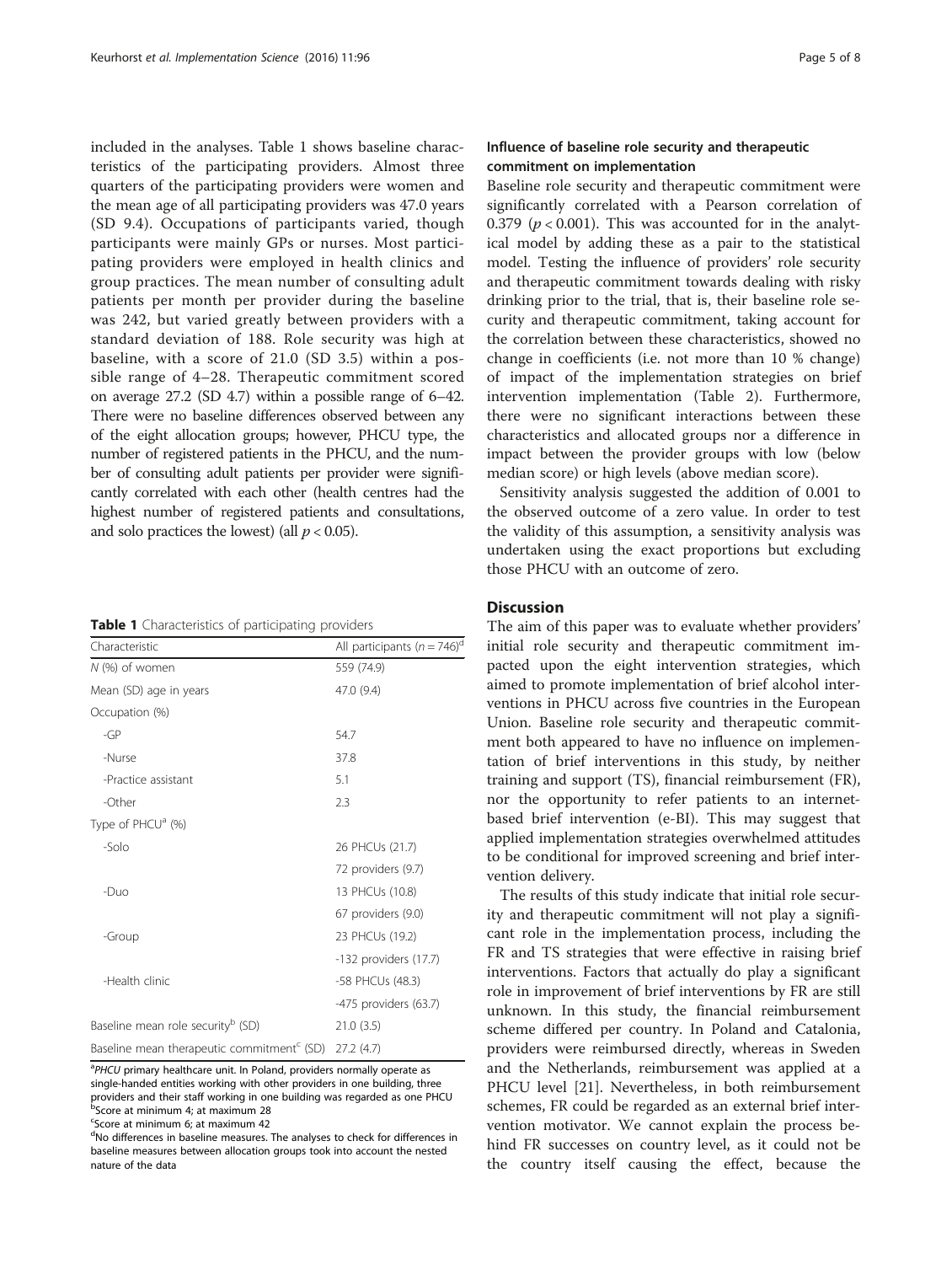| Implementation component     | Basic model: brief intervention proportion difference<br>(95 % CI; $p$ value) <sup>a</sup> |                           | Basic + $RS$ + TC: brief intervention proportion difference<br>(95 % CI; p value) <sup>a</sup> |                         |
|------------------------------|--------------------------------------------------------------------------------------------|---------------------------|------------------------------------------------------------------------------------------------|-------------------------|
| Training and support (TS)    | 60.4                                                                                       | $(14.5 - 124.8; 0.007)$   | 62.5                                                                                           | $(15.9 - 127.9; 0.005)$ |
| Financial reimbursement (FR) | 68.8                                                                                       | $(20.5 - 136.6; 0.003)$   | 67.4                                                                                           | $(19.4 - 134.7; 0.003)$ |
| $e-BI$                       | 4.9                                                                                        | $(-25.1 - 47; 0.78)$      | 5.8                                                                                            | $(-24.5 - 48.3; 0.741)$ |
| TS plus FR                   | 170.7                                                                                      | $(68.7 - 334.6; < 0.001)$ | 172.0                                                                                          | $(69.3 - 337; < 0.001)$ |
| TS plus e-BI                 | 68.3                                                                                       | $(4.1 - 172.2; 0.034)$    | 71.9                                                                                           | $(6.2 - 178.4; 0.028)$  |
| FR plus e-BI                 | 77.1                                                                                       | $(10.6 - 183.7; 0.018)$   | 77.1                                                                                           | $(10.6 - 183.7; 0.018)$ |
| TS plus FR plus e-BI         | 184.1                                                                                      | $(59.2 - 407.0; 0.001)$   | 187.8                                                                                          | $(61.2 - 414; < 0.001)$ |

<span id="page-6-0"></span>Table 2 Impact of baseline role security and therapeutic commitment on the relative per cent difference in the proportion of patients receiving an intervention during the 12-week study period between providers that received the implementation component and providers that did not receive the implementation component

RS role security; TC therapeutic commitment

aAdjusted for baseline brief intervention rates and accounting for providers nested within PHCU nested within country

multilevel analysis model accounted for providers nested within PHCUs, nested within the country. Reviews support the view of these still unexplained processes behind FR implementation successes [[29\]](#page-8-0). Therefore, more research about implementation processes in this context is needed, preferably to conduct a meta-analysis to enhance quality of evidence, since besides the ODHIN study there are very few studies that tested FR effects on alcohol brief intervention delivery. Additionally, it is also reported that a pay for performance approach can be used to improve the quality of care; however, it is not a "magic bullet" as it works optimally as part of a wider implementation strategy programme [[30](#page-8-0)].

The hypothesis that baseline provider's role security and therapeutic commitment have a positive impact on the number of patients managed for their risky alcohol consumption [\[10, 12, 13](#page-8-0)] was not confirmed by this study. Furthermore, in this study, the training and support strategy is both effective for providers with low and high baseline role security and therapeutic commitment, in contrast to the findings of Anderson et al. (2004) where attitudinal levels deteriorated even for those with low levels at baseline [[12\]](#page-8-0). Moreover, compared to the Anderson et al. study [[12\]](#page-8-0), role security and therapeutic commitment were relatively high in the ODHIN study. Having this combined with standard deviations of 3.5 and 4.7 on means of, respectively, 21 and 27.2 may reduce the likelihood of identifying these variables as moderating characteristics. In addition, as practitioner brief intervention delivery was significantly improved in this study, the results question the importance of role security and therapeutic commitment in the implementation process. However, besides possible ceiling effects of the instrument measuring these attitudinal constructs, we must acknowledge that in this study only baseline role security and therapeutic commitment was included, while these can evolve over time. So, our finding does not rule out any importance of these characteristics but merely indicate that the extent to which providers managed to change their brief intervention proportions when submitted to different implementation strategies was not determined by their initial attitudes towards alcohol problems. In future research, more attention is needed whether importance of role security and therapeutic commitment can be ruled out when implementing alcohol brief interventions, as it can inform us whether to focus on these or not in implementation trajectories.

The study had strengths and limitations. The implementation strategies were applied in all five countries, but the specific content was tailored to the country context. To preserve comparability between countries, we formulated minimum requirements that country-specific implementation strategies had to meet. For the remainder, countries had flexibility in making the strategies compatible with country standards. Therefore, we think that these results are valuable for policy makers from different European countries, especially with outcomes of this process analyses. Another issue that deserves discussion is the enrolment rate of 19 %. Only one in five practices consented to participate, which may indicate that only motivated providers participated. This suggests that implementation strategy effects may be lower as reported in the ODHIN study. A strength was the hierarchical structure of individual providers being nested within PHCU, and PHCU being nested within country, which was taken into account in the analyses. Lastly, the five participating countries differ in their organisation of primary healthcare and in their burden of alcohol consumption as well as their drinking patterns. Therefore, our findings could be generalised to other western countries as well.

A limitation of the study is the tally sheet to measure AUDIT-C outcomes, that may be a source of bias. Providers could check boxes for interventions being done, without the researchers' check if the intervention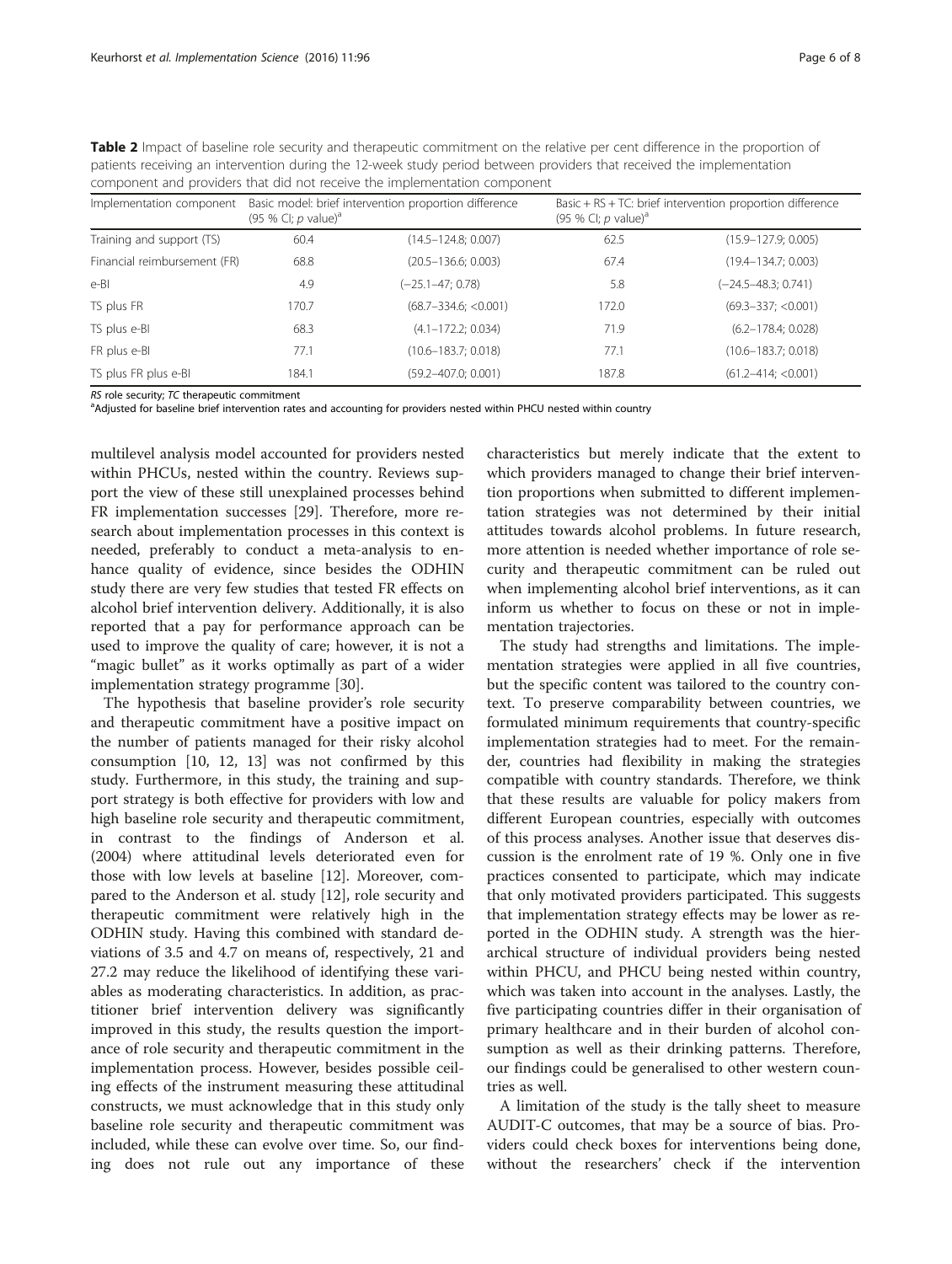<span id="page-7-0"></span>actually was carried out. Besides, the tally sheet already included options of interventions, which may have been an intervention in itself. Another weakness of the study is the lack of results concerning the country-specific effects of our implementation strategies, as the study was powered on the total of five countries. Consequently, the cross-cultural differences between the countries were not addressed. However, this was not the primary goal of this international study. An ideal study design would be a design with sufficient power to assess inter-country differences. Furthermore, in order to make the design less difficult to interpret, instead of a factorial design, a stepped wedge could be selected to assess comparable implementation strategies as evaluated in the ODHIN study.

## Conclusions

In this study, providers' baseline role security and therapeutic commitment had no discernible impact on implementing brief interventions. The extent to which providers managed to change their brief intervention proportions when subjected to different implementation strategies was not determined by their initial attitudes towards alcohol problems. In future research, more attention is needed to unravel the causal relation between practitioners' attitudes, their actual behaviour and care improvement strategies to enhance implementation science, as it can inform us whether to focus on these or not in implementation trajectories.

## Additional file

[Additional file 1:](dx.doi.org/10.1186/s13012-016-0468-5) Detailed description of applied implementation strategies. (PDF 971 kb)

#### Abbreviations

AUDIT-C, alcohol use disorders identification test, comprehensive version; e-BI, referral to internet-based brief interventions; EU, European Union; FR, financial reimbursement; GP, general practitioner; ICD, International Classification of Disease; ODHIN, Optimizing Delivery of Healthcare Interventions; PHCU, primary healthcare unit; SAAPPQ, short version of the Alcohol and Alcohol Problems Perception questionnaire; SBI, screening and brief interventions; TS, training and support

#### Acknowledgements

We thank all participating PHCUs and primary healthcare providers for their support with the trial. We thank Steven Teerenstra (Statistician, at the department Health Evidence Radboud university medical centre) who assisted PA, MK and ML in designing the analysis plan for factorial RCT design. We thank Birgit Jansen (research assistant, Scientific Center for Quality of Healthcare, Radboud University Medical Center), Paddy Hinssen (research assistant, Faculty of Health, Medicine and Life Sciences, Maastricht University) and Catharina Linderoth (research assistant, Department of Medicine and Health Sciences, Linköping University, Sweden), for executing many logistic procedures and gathering the tally sheets. We thank the Catalan society of Family and Community Medicine, the Catalan Association of Family and Community Nursing and the Alcohol Network of Referents on Alcohol (XaROH) of the Programa Beveu Menys, who collaborated in the implementation of the trial in Catalonia. We thank Sebastián Calero from the Catalan Health Institute's Healthcare Issues' Area of Clinical Development,

Carmen Olmos and Manuel Iglesias from the eCAP Functional Competences Centre and Manuel Medina, Francesc Fina, Leonardo Méndez and Eduard Hermosilla from the Information system for research development in primary Healthcare (SIDIAP database) for supporting the Catalan ODHIN team in the adaptation of the electronic medical records (eCAP) and in the data extraction for the trial. Trudy van der Weijden (Netherlands) was part of the ODHIN group, besides authors of this paper. The research leading to these results or outcomes has received funding from the European Union's Seventh Framework Programme for research, technological development and demonstration under grant agreement no 259268 – Optimizing delivery of healthcare intervention (ODHIN). Participant organisations in ODHIN can be seen at: [www.odhinproject.eu.](http://www.odhinproject.eu) Radboud University Medical Center received co-funding from The Netherlands Organisation for Health Research and Development (ZonMW, Prevention Program), under Grant Agreement n° 200310017 – ODHIN – Optimizing delivery of healthcare interventions in the Netherlands, according Art.II.17 of the FP7 EC Grant Agreement. Pomeranian Medical University in Szczecin received co-funding regarding presented research from the Polish science financial resources in the years 2012–2014 allocated to conduct the international co-funded project ODHIN, with grant agreement number 2304/ 7.PR-COOPERATION/11/2012/2. Colin Drummond is partly funded by the National Institute for Health Research (NIHR) Biomedical Research Centre for Mental Health at South London and Maudsley NHS Foundation Trust and King's College London and partly funded by the NIHR Collaborations for Leadership in Applied Health Research and Care South London at King's College Hospital NHS Foundation Trust. The views expressed are those of the authors and not necessarily those of the NHS, the NIHR, or the Department of Health.

#### Authors' contributions

The final design is the outcome of meeting discussions and written comments of all authors. All authors, except PA, were involved in implementing the trial in their jurisdictions. MK undertook the analyses and wrote the first draft of the manuscript. All other authors revised the manuscript critically. All authors read and approved the final manuscript.

#### Competing interests

Professor Bendtsen is partly the owner of an IT-company that distributes the alcohol e-BI intervention used in the Swedish part of the ODHIN. Dr. Gual reports grants and personal fees from Lundbeck, and D&A Pharma, grants from Teva, and personal fees from Abbivie, outside the submitted work. Professor Wallace reports personal fees from Lundbeck, Drinkaware and the Safe Sensible London Partnership. Professor Wensing is editor-in-chief of Implementation Science.

#### Author details

<sup>1</sup>Radboud Institute for Health Sciences, Radboud Center for Quality of Healthcare (IQ healthcare), Radboud university medical center, Nijmegen, The Netherlands. <sup>2</sup> Centre for Nursing Research, Saxion University of Applied Sciences, Deventer, Enschede, The Netherlands. <sup>3</sup>Institute of Health and Society, Newcastle University, Newcastle, England, UK. <sup>4</sup>Department of Family Medicine, School CAPHRI, Maastricht University, Maastricht, The Netherlands. 5 Department of Medical Specialist and Department of Medicine and Health Sciences, Linköping University, Motala, Sweden. <sup>6</sup>Program on Substance Abuse, Public Health Agency, Government of Catalonia, Barcelona, Spain. <sup>7</sup>State Agency for Prevention of Alcohol-Related Problems, Warsaw, Poland <sup>8</sup>National Addiction Centre, Institute of Psychiatry, Psychology and Neuroscience, King's College London, London, UK. <sup>9</sup>Independent Laboratory of Family Physician Education, Pomeranian Medical University in Szczecin, Szczecin, Poland. <sup>10</sup>School of Health & Social Care, University of Teesside, Middlesbrough, UK. <sup>11</sup>Hospital Clínic de Barcelona, Fundació Clínic per a la Recerca Biomèdica, Barcelona, Spain. 12Department of Social Medicine, University of Gothenburg, Gothenburg, Sweden. 13Department of Primary Care and Population Health, University College London, London, UK. <sup>14</sup>Medical University of Warsaw, Warsaw, Poland. <sup>15</sup>Hospital Clínic de Barcelona, IDIBAPS, Barcelona, Spain. <sup>16</sup>Faculty of Health and Social Studies, HAN University of Applied Sciences, Nijmegen, The Netherlands. <sup>17</sup>Department of General Practice and Health Services Research, University Heidelberg Hospital, Heidelberg, Germany.